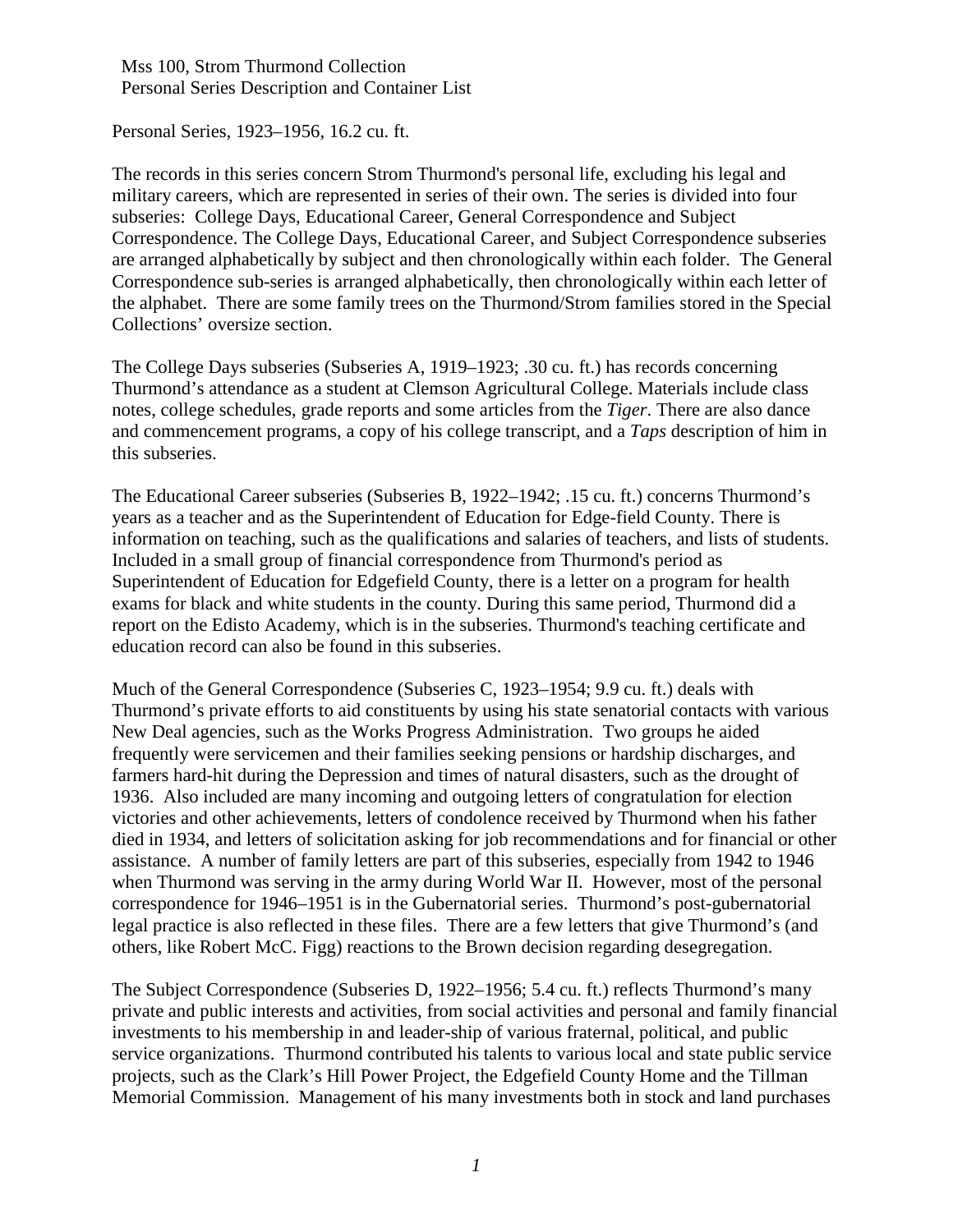and rentals during this period are reflected in this subseries. Included also are outgoing letters of condolence as well as invitations to family gatherings, graduations, and weddings.

Correspondents consist mainly of attorneys; bankers; businessmen; college and university officials; congressmen and senators (both state and federal); family; friends; federal, state and local officials; with some communications from local farmers, servicemen, students, and constituents in general. Important correspondents include D. Gordon Baker, Ira C. Blackwood, Cole L. Blease, Eugene S. Blease, Edgar A. Brown, J. Fred Buzhardt, Harry F. Byrd, James F. Byrnes, John M. Daniel, John W. Davis, James A. Farley, Robert McC. Figg, Jr., Burton B. Hare, Butler B. Hare, John Edgar Hoover, Mildred Huggins, Olin D. Johnston, Burnet R. Maybank, Henry Morgenthau, Sam J. Nicholls, George S. Patton, Paul Quattlebaum, Franklin D. Roosevelt, Eugene Talmadge, John C. Taylor, Lowell Thomas, George Tell Timmerman, Jr., Ray Lyman Wilbur, and Ransome J. Williams.

#### **Separation List**

Thurmond Oversize from Series (Map Case Drawer 44)

- 1. Macon–Massie–Moss–Thurmond Record
- 2. Reynolds Family Tree
- 3. Strom Family Tree
- 4. Thurmond Family Record
- 5. Thurmond Family Tree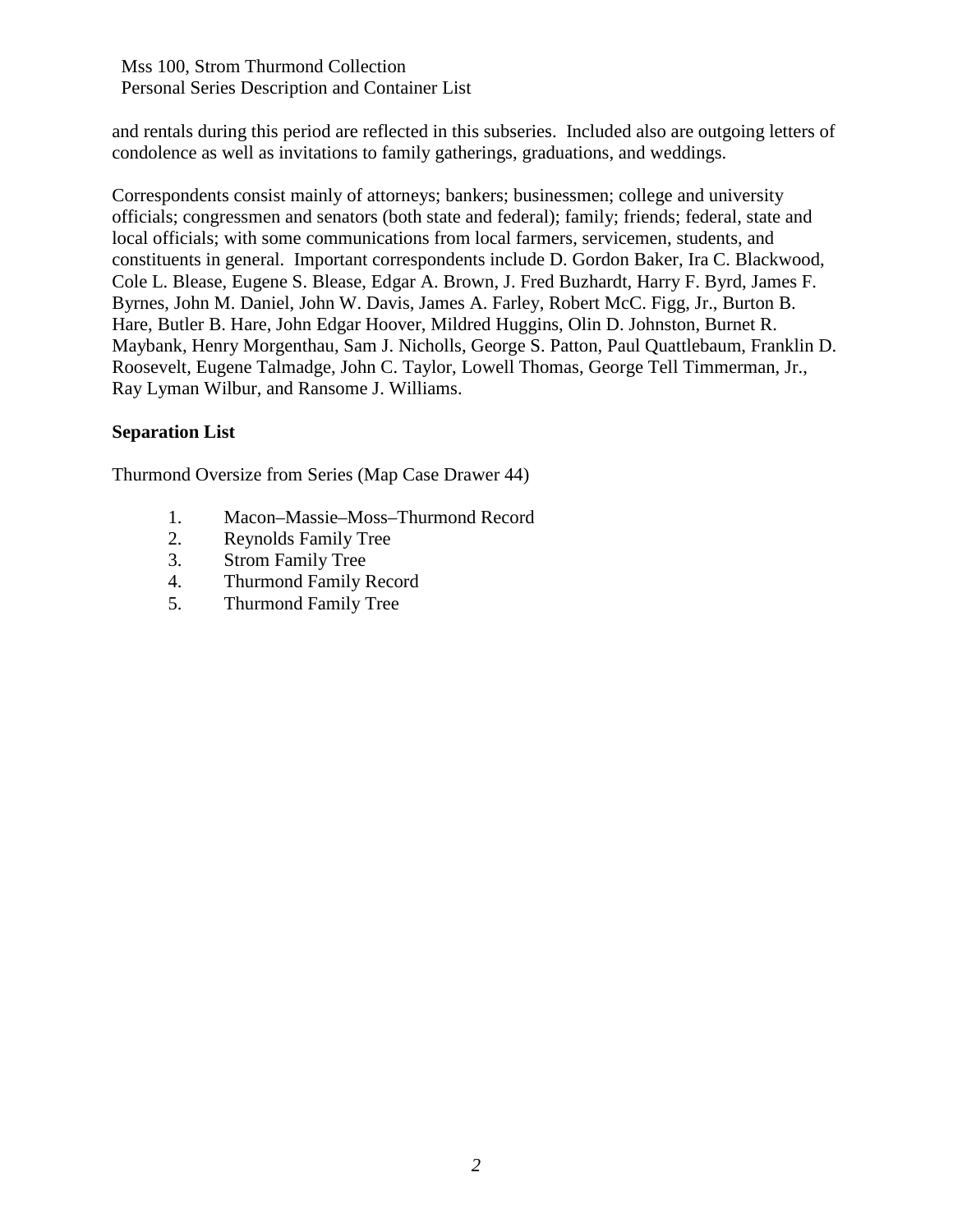A. College, 1919–1923

| <b>Box</b>     | Folder        | Title                                                                     |
|----------------|---------------|---------------------------------------------------------------------------|
| $\mathbf{1}$   |               | Agricultural Economics Seminar; February, 1923                            |
|                |               | Agronomy Notes; 1920-1921                                                 |
|                |               | <b>Animal Husbandry Notes; 1921</b>                                       |
|                |               | Botany Notes; 1921                                                        |
|                |               | Chemistry Notes; 1920-1921                                                |
|                |               | [College Schedules]; 1920–1923                                            |
|                |               | [College Transcript]; 1923                                                |
|                |               | [Commencement Exercises]; June, 1923                                      |
|                |               | Dance Programs and Reports to the Parents; March, 1920–June, 1923         |
|                |               | [Dairying]; [c. 1922]                                                     |
|                |               | [Economics]; 1922                                                         |
|                |               | English Notes; 1923                                                       |
|                |               | Entomology Notes; [1921]                                                  |
|                |               | Entomology Notes (Second Semester); 1922–1923                             |
|                |               | Floriculture Notes; [1923]                                                |
|                |               | Grade Reports; September, 1919–March 1923                                 |
| $\overline{2}$ |               | Landscape Gardening Notes; 1923                                           |
|                |               | Miscellaneous; 1919-1923                                                  |
|                |               | Olericulture Notes; 1922-1923                                             |
|                |               | Plant Pathology Seminar; February, 1923                                   |
|                |               | Pomology Notes; 1923                                                      |
|                |               | [ <i>Taps</i> Description of James Strom Thurmond]; 1923                  |
|                |               | Tiger Articles; 1919-1923                                                 |
|                |               | Zoology Notes; 1920-1921                                                  |
|                |               |                                                                           |
| <b>B.</b>      |               | Educational Career, 1922-1942                                             |
|                |               |                                                                           |
| <u>Box</u>     | <b>Folder</b> | Title                                                                     |
| $\overline{2}$ |               | County Superintendent of Schools, Edgefield; 1929–1932                    |
|                |               | Education Record of James Strom Thurmond; September, 1922–<br>March, 1942 |
|                |               | Horticulture Notes [McCormick High School]; 1923-1924                     |
|                |               | Report of Edisto Academy (Summer School); [c. 1929-1932]                  |
|                |               | School Registers (McCormick, Ridge Spring, and Edgefield, S.C.);          |
|                |               | 1923-1927 [Restricted]                                                    |
|                |               | Teacher: [Lists of Students]; 1923-1932                                   |
|                |               | [Teacher's Certificate]; July, 1923                                       |
|                |               | [Teaching Information]; 1922                                              |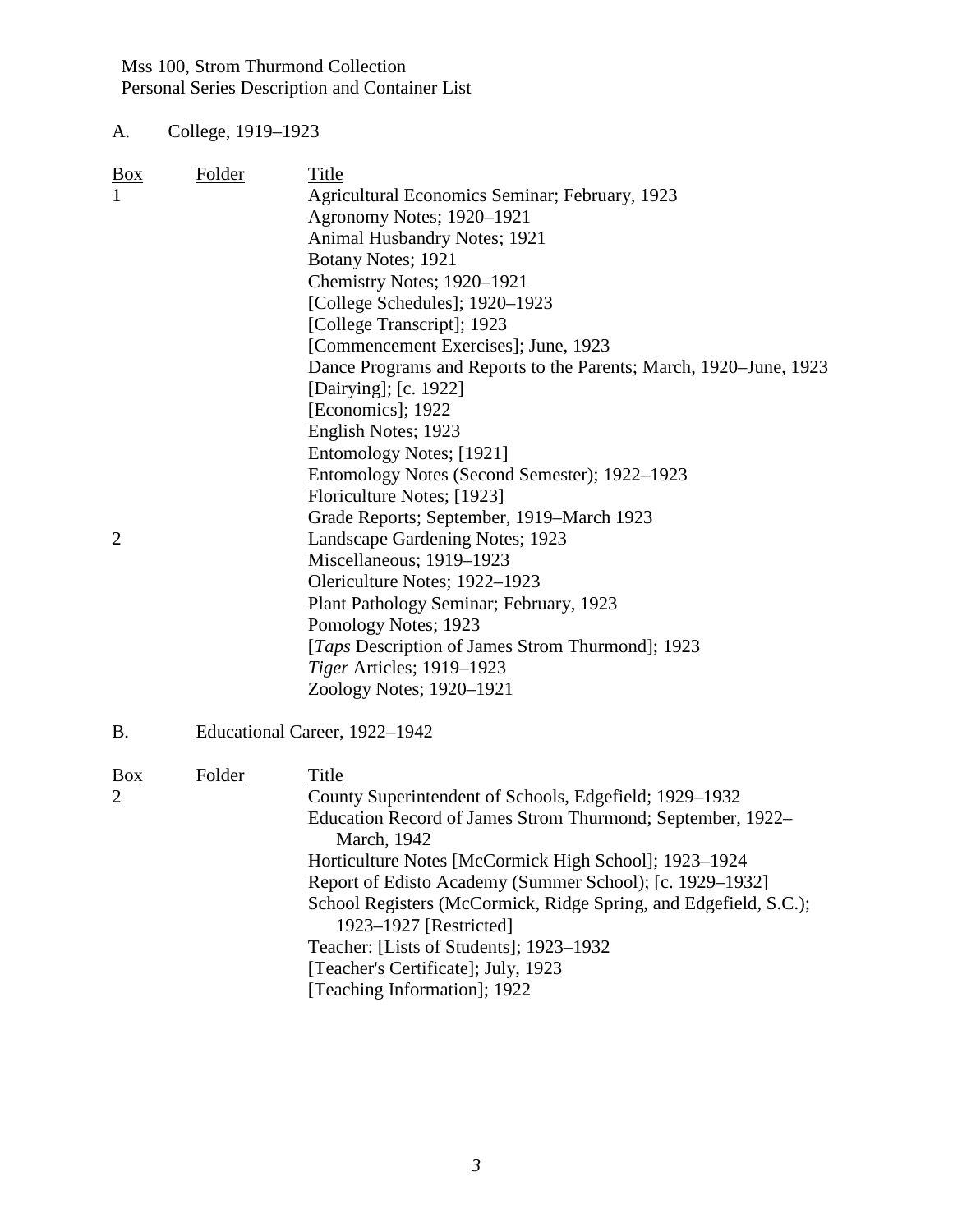C. General Correspondence, 1923–1954

Box Folder Title 3 A January 18, 1951–December 24, 1952 January 18, 1953–December 29, 1954 B August 30, 1923–December 29, 1932 January 10, 1933–December 31, 1934 January 1, 1935–December 28, 1936 January 2, 1937–December 24, 1938 4 January 1, 1939–December 31, 1940 January 1, 1939–December 31, 1942 January 3, 1941–December 30, 1945 January 5–November 9, 1946 November 11–December 30, 1946 February 8, 1947–January 22, 1951 January 20–June 30, 1951 5 July 12–December 31, 1951 January 3–June 27, 1952 July 1–December 29, 1952 January 2–June 30, 1953 July 2–December 31, 1953 January 2–May 29, 1954 June 9–December 29, 1954 C June 15, 1931–December 28, 1933 6 January 2, 1934–December 29, 1936 January 20, 1937–December 21, 1939 January 19, 1940–November 10, 1945 January 10–October 26, 1946 October 29–December 28, 1946 January 25, 1947–February 9, 1951 January 18–December 31, 1951 7 January 3–December 29, 1952 January 2–December 28, 1953 January 13–December 30, 1954 D November 29, 1929–December 23, 1936 January 5, 1937–December 1, 1939 January 4, 1940–December 25, 1945 January 15–October 20, 1946 8 October 21–December 30, 1946 March 1, 1947–January 16, 1951 January 22–December 29, 1951 January 23–December 29, 1952 January 3–December 30, 1953 January 2–December 30, 1954 E December 24, 1923–December 28, 1954 January 15–December 19, 1946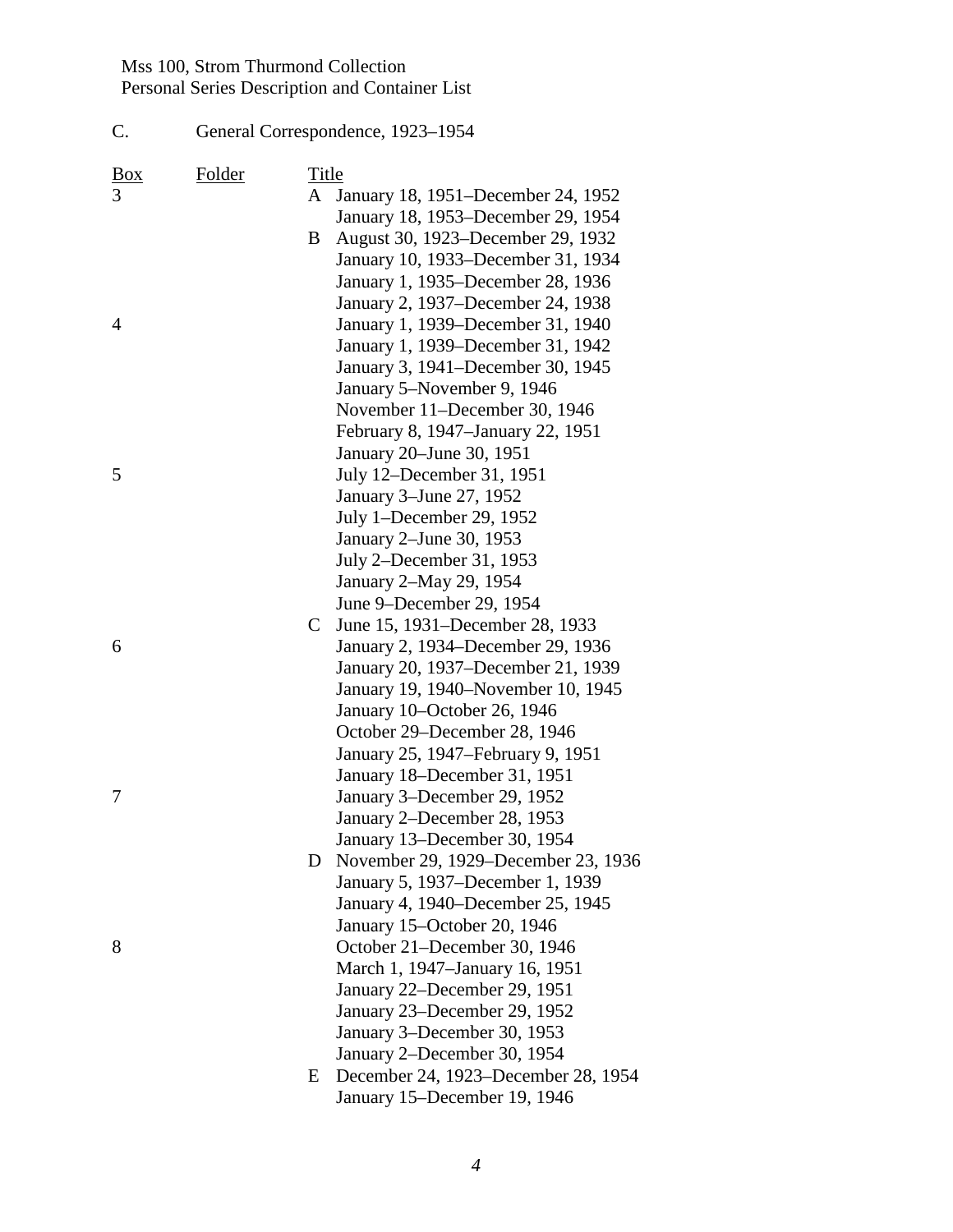| C.              |        |                   | General Correspondence, 1923-1954                                                                                                                                                                                                                                                                                                 |
|-----------------|--------|-------------------|-----------------------------------------------------------------------------------------------------------------------------------------------------------------------------------------------------------------------------------------------------------------------------------------------------------------------------------|
| <b>Box</b><br>8 | Folder | <b>Title</b><br>E | January 18, 1947–January 16, 1951<br>January 25, 1951–December 30, 1952<br>January 15, 1953–December 29, 1954                                                                                                                                                                                                                     |
| 9               |        | $\mathbf F$       | February 15, 1931–October 1, 1938<br>January 3, 1939–December 1, 1945<br>January 2, 1946–March 31, 1948<br>April 9, 1948–January 16, 1951<br>January 22–December 15, 1951<br>January 16–December 31, 1952<br>January 2-December 28, 1953<br>January 13–December 28, 1954                                                          |
| 10              |        |                   | G November 3, 1924–December 7, 1935<br>March 25, 1936–December 28, 1939<br>January 7, 1935–December 30, 1936<br>January 25, 1940–December 3, 1945<br>January 5-December 31, 1946<br>February 25, 1947–January 16, 1951<br>January 17-December 26, 1951<br>January 3-December 26, 1952<br>January 21–December 23, 1953             |
| 11              |        | H                 | January 6–December 27, 1954<br>April 11, 1923–November 16, 1934<br>January 4, 1937–December 12, 1938<br>January 2, 1939–December 31 1940<br>January 3, 1941–December 26, 1945<br>January 5-October 8, 1946<br>October 8-December 31, 1946<br>April 6, 1947–January 15, 1951<br>January 17-December 31, 1951<br>January-June, 1952 |
| 12              |        | I<br>J            | July–December, 1952<br>1953<br>1954<br>January 17, 1951-1954<br>1931-1940<br>September 12, 1946–January 2, 1947<br>January, 1951<br>1930-1937<br>1938-1945<br>January 19, 1946–January, 1947<br>July 7, 1947–January 16, 1951<br>January 17, 1951-1952<br>1953-1954                                                               |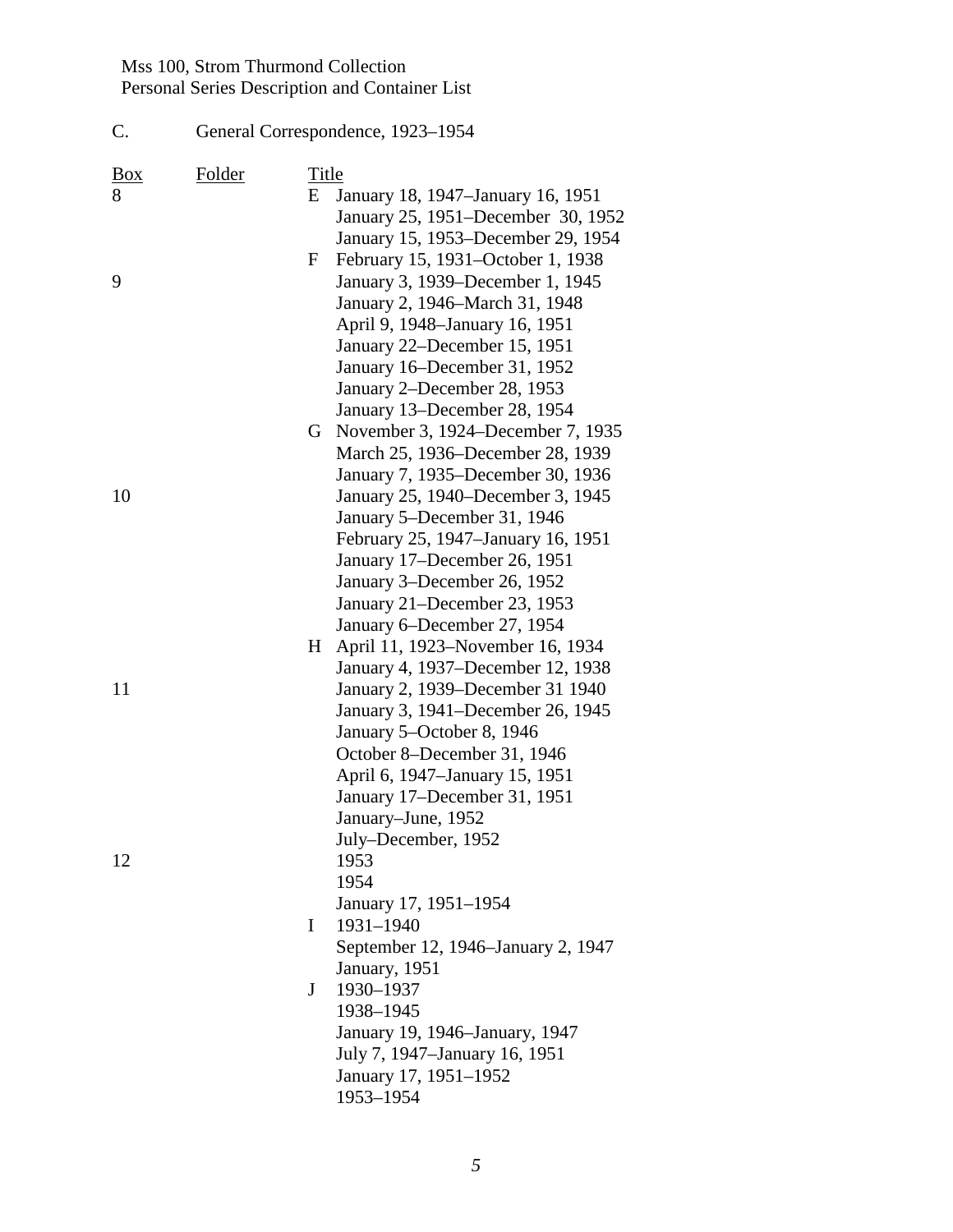| C.                         | General Correspondence, 1923-1954 |       |                                                                                                                                                                                                                                                     |
|----------------------------|-----------------------------------|-------|-----------------------------------------------------------------------------------------------------------------------------------------------------------------------------------------------------------------------------------------------------|
| $\frac{Box}{}$<br>12<br>13 | Folder                            | Title | K 1931-1945<br>February 2–December 25, 1946<br>January 30, 1948-January 15, 1951<br>January 17-December, 1951<br>1952<br>1953-1954<br>L 1925-1936<br>1937-1939<br>1940-1946<br>January 15-October 12, 1946                                          |
| 14                         |                                   |       | October 14–December 26, 1946<br>January 17, 1947–December 9, 1951<br>January 17–December, 1951<br>1952<br>1953                                                                                                                                      |
|                            |                                   |       | 1954<br>M 1923-1934<br>1935-1936<br>1937-1938                                                                                                                                                                                                       |
| 15                         |                                   |       | 1939-1940<br>1941-1945<br>January 24–September 27, 1946<br>October 3-November 23, 1946<br>November 26-December 28, 1946<br>January 9, 1947–January 16, 1951<br>January 17–June, 1951<br>July-December, 1951<br>January-June, 1952<br>December, 1952 |
| 16                         |                                   | N     | January-June, 1953<br>July-December, 1953<br>January–June, 1954<br>July-December, 1954<br>1923-1936<br>1937-1944<br>March 15–December 28, 1946<br>July 8, 1949–February 15, 1950                                                                    |
|                            |                                   | O     | January 17, 1951–1954<br>1931-1946<br>January 3–December 31, 1946<br>April 7, 1947–October 5, 1949<br>January 17, 1951-1954                                                                                                                         |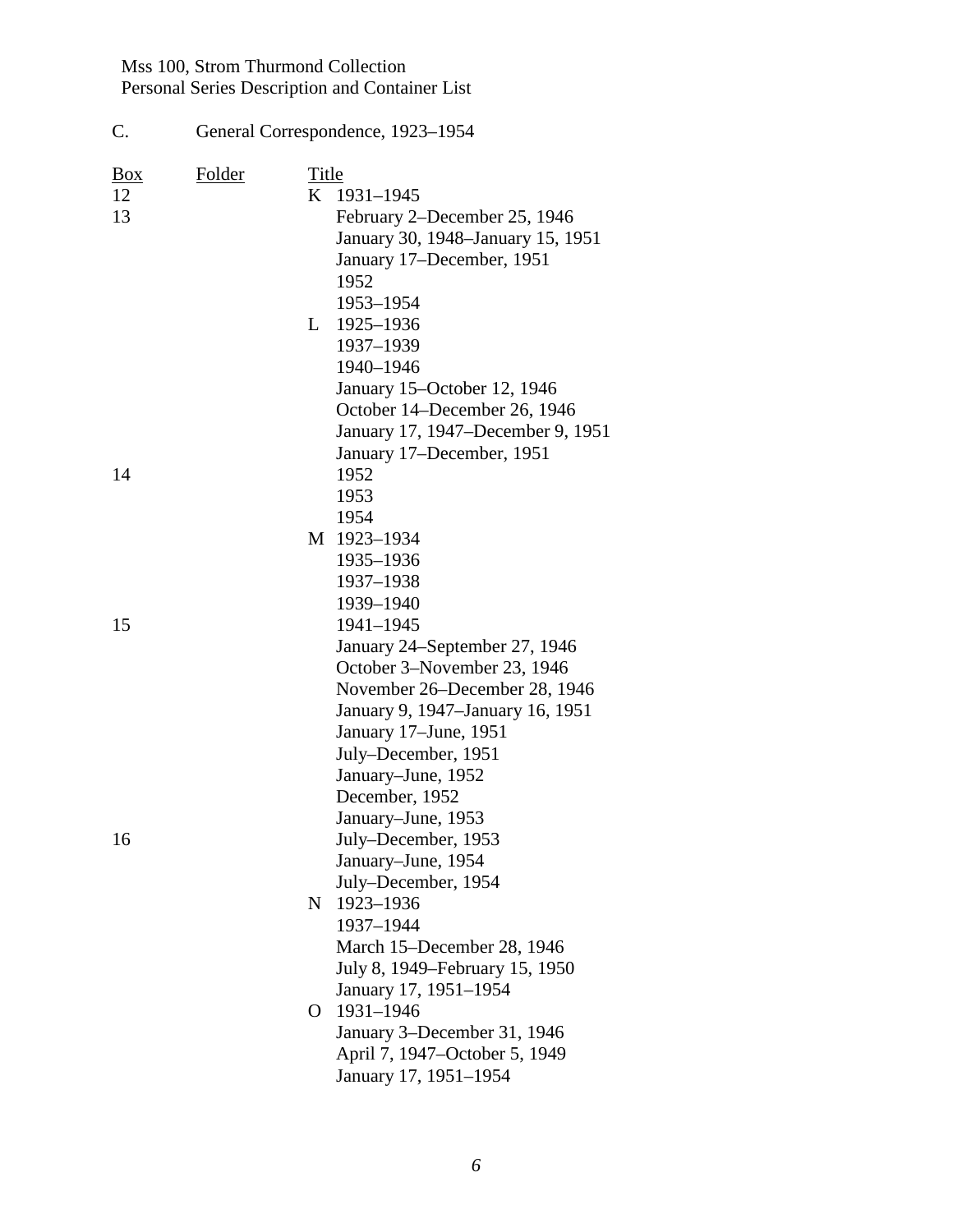| C.                         | General Correspondence, 1923-1954 |            |                                                                                                                                                                                                                                                                                         |  |
|----------------------------|-----------------------------------|------------|-----------------------------------------------------------------------------------------------------------------------------------------------------------------------------------------------------------------------------------------------------------------------------------------|--|
| $\frac{Box}{}$<br>16<br>17 | Folder                            | Title<br>P | 1924-1935<br>1936-1938<br>1939-1945<br>January 7, 1946–December 30, 1946<br>May 20, 1947–January 16, 1951<br>January 17–December, 1951<br>1952<br>1953                                                                                                                                  |  |
|                            |                                   |            | 1954<br>Q 1931-1942<br>October 30, 1946                                                                                                                                                                                                                                                 |  |
| 18                         |                                   |            | January 17, 1951-1954<br>R 1923-1935<br>1936-1938<br>1939-1945                                                                                                                                                                                                                          |  |
|                            |                                   |            | January 21–December 26, 1946<br>April 17, 1947-January 16, 1951<br>January 17-December, 1951<br>1952<br>1953                                                                                                                                                                            |  |
| 19                         |                                   | S.         | 1954<br>1926-1933<br>1934-1935<br>1936-1937<br>1938-1940                                                                                                                                                                                                                                |  |
| 20                         |                                   |            | 1941-1945<br>January-October, 1946<br>October-December, 1946                                                                                                                                                                                                                            |  |
| 21                         |                                   | T          | March 13, 1947–January 18, 1951<br>January 17-June, 1951<br>July-December, 1951<br>January-June, 1952<br>July-December, 1952<br>January-June, 1953<br>July-December, 1953<br>January-June, 1954<br>July-December, 1954<br>1930-1933<br>1934-1935<br>1936-1937<br>1938-1940<br>1941-1942 |  |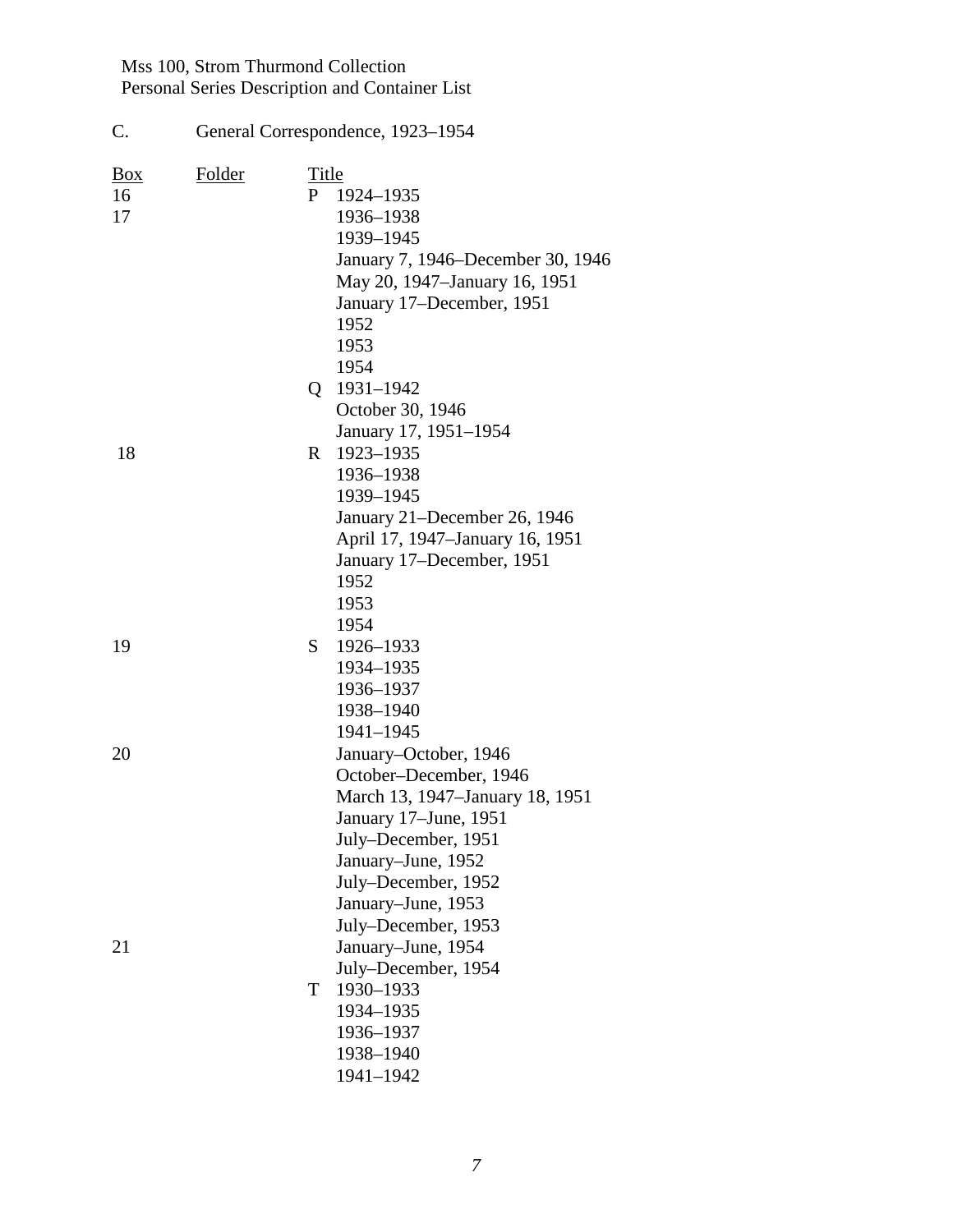| C.                      | General Correspondence, 1923–1954 |                  |                                                                                                                                                                                                                                           |
|-------------------------|-----------------------------------|------------------|-------------------------------------------------------------------------------------------------------------------------------------------------------------------------------------------------------------------------------------------|
| $\underline{Box}$<br>22 | <b>Folder</b>                     | Title<br>U<br>V. | T 1943-1945<br>January 26–December 26, 1946<br>January 31, 1947–January 15, 1951<br>January 17–June, 1951<br>July-December, 1951<br>1952<br>1953<br>1954<br>1936-1939<br>April 17–December 17, 1946<br>January 17, 1951-1954<br>1932-1940 |
| 23                      |                                   |                  | October 8–December 26, 1946<br>January 31, 1950<br>January 17, 1951-1954                                                                                                                                                                  |
|                         |                                   |                  | W 1923-1934<br>1935-1936<br>1937-1938<br>1939-1941<br>1942-1945                                                                                                                                                                           |
| 24                      |                                   |                  | January 2-October 21, 1946<br>October 25–December 30, 1946<br>August 30–October 16, 1950<br>January 17–May, 1951<br>June–December, 1951<br>January–June, 1952<br>July–December, 1952<br>January–May, 1953<br>June-December, 1953          |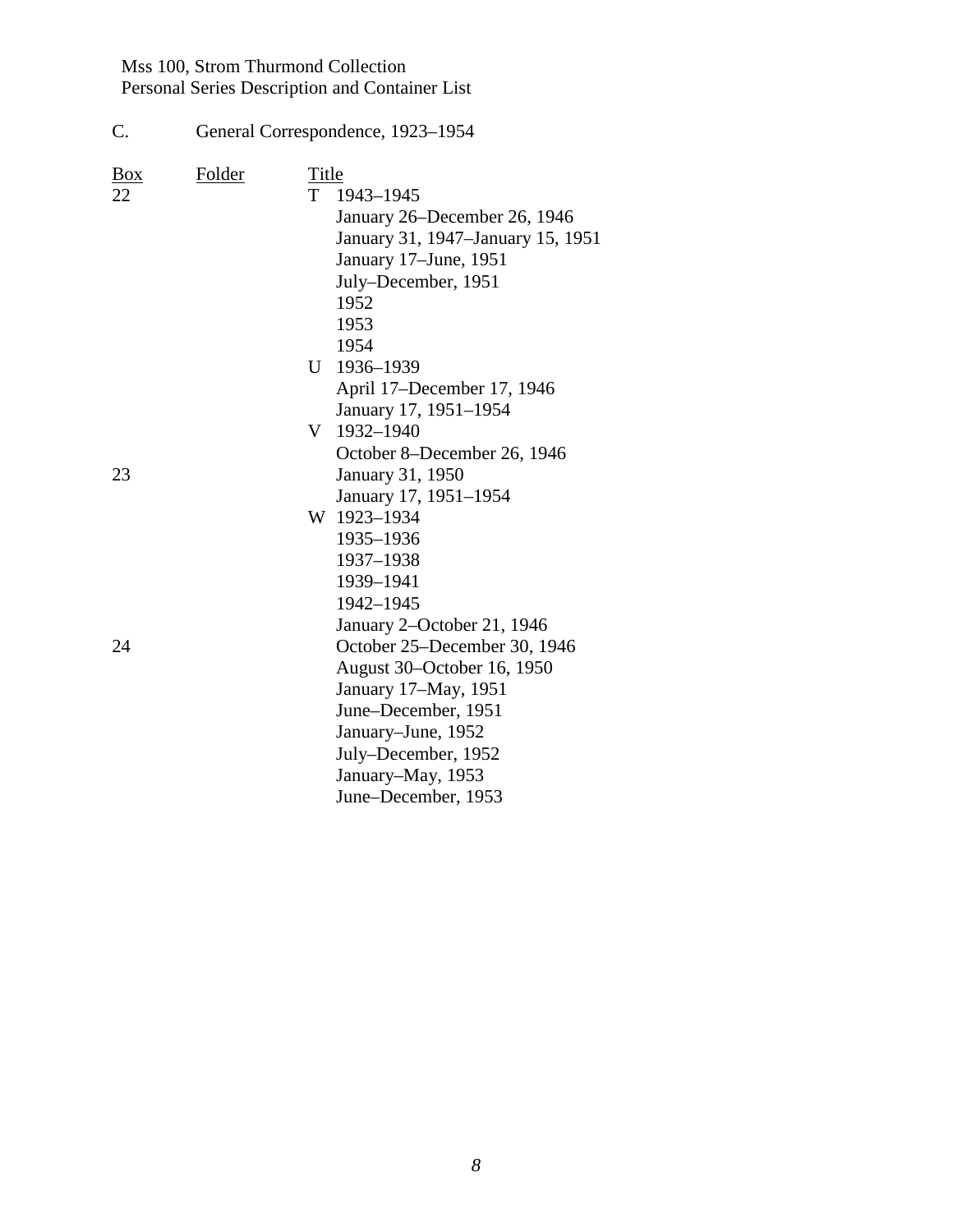| D.                   | Subject Correspondence, 1922-1956 |                                                                                                                                                                                                                                                                                                                                                                                                                                                                                                                                      |  |  |
|----------------------|-----------------------------------|--------------------------------------------------------------------------------------------------------------------------------------------------------------------------------------------------------------------------------------------------------------------------------------------------------------------------------------------------------------------------------------------------------------------------------------------------------------------------------------------------------------------------------------|--|--|
| $\frac{Box}{}$<br>25 | <b>Folder</b>                     | Title<br>Agriculture; March 26, 1949<br>Aiken Federal Savings and Loan<br>August 28, 1951–October 31, 1952<br>November 1, 1952–June 30, 1953<br>July 2, 1953–January 31, 1954<br>February 2, 1954-January 11, 1955<br><b>American Bar Association</b><br>1935-1949<br>1951-1952<br>American Legion<br>1935-1946<br><b>January 2, 1947</b><br>1951<br>1952<br>1953<br>1954                                                                                                                                                            |  |  |
| 26                   |                                   | Anonymous Letters; January, 1953–January 1, 1954<br>Army; April 27, 1949<br>Attorney; March 1951–1954<br>Banks; 1931-1945<br>Citizens and Southern Bank; 1936-1941<br>Baptist Sunday School; 1936–1942<br><b>Bills and Receipts</b><br>Miscellaneous; 1929-1945<br>Public; 1928-1945<br><b>Bob Jones University</b><br>January 17, 1951-1952<br>1953-1954<br>Business Openings; 1933–1945<br>Chamber of Commerce; January 3, 1953–March 25, 1954<br>Child Welfare Committee (Advs); 1939-1942<br><b>Clemson Agricultural College</b> |  |  |
| 27                   |                                   | 1927-1938<br>1939-1946<br>April 26, 1948–January 15, 1951<br>January 17, 1951-1952<br>Community Chest; February 9, 1953–December 21, 1955<br>Condolence Letters, Outgoing<br>1932-1938<br>1939-1945<br>1951<br>1952<br>1953                                                                                                                                                                                                                                                                                                          |  |  |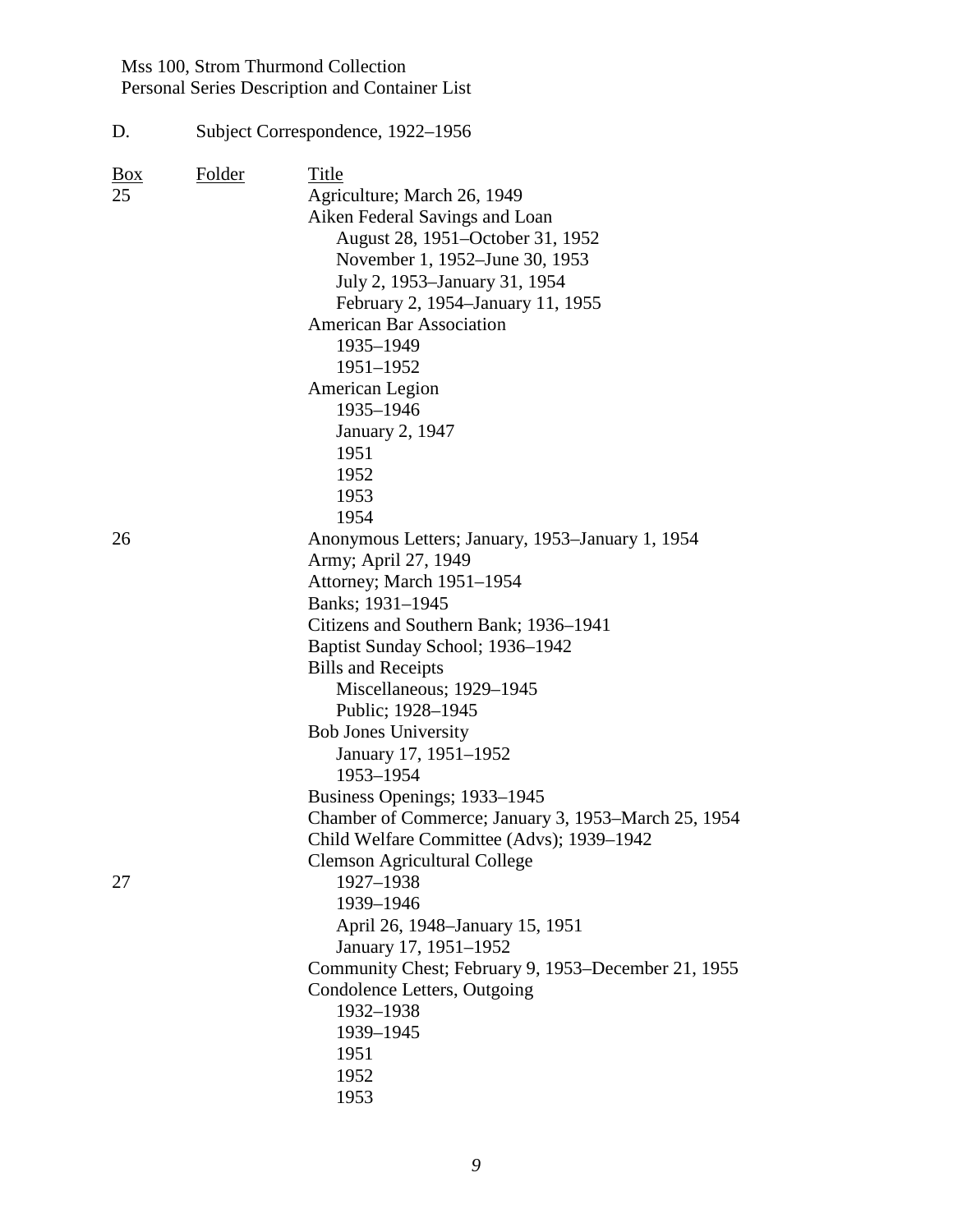| D.             |        | Subject Correspondence, 1922-1956                               |  |  |  |  |
|----------------|--------|-----------------------------------------------------------------|--|--|--|--|
| $\frac{Box}{}$ | Folder | <b>Title</b>                                                    |  |  |  |  |
| 28             |        | Condolence Letters, Outgoing (cont.)<br>1954                    |  |  |  |  |
|                |        | <b>Democratic National Convention</b>                           |  |  |  |  |
|                |        | Correspondence; 1932–1936                                       |  |  |  |  |
|                |        | Printed Material; 1932-1936                                     |  |  |  |  |
|                |        | July 21, 1952                                                   |  |  |  |  |
|                |        | Education; May 12, 1947-January 19, 1951                        |  |  |  |  |
|                |        | <b>Edgefield County</b>                                         |  |  |  |  |
|                |        | Council for National Defense; 1942                              |  |  |  |  |
|                |        | Home Matter; 1938-1942                                          |  |  |  |  |
|                |        | Edgefield Court House Centennial; 1939                          |  |  |  |  |
|                |        | Extracts of Letter; 1947–1950                                   |  |  |  |  |
|                |        | Georgia Railroad Bank and Trust Company; 1940–1943              |  |  |  |  |
|                |        | Governor's Inauguration; January, 1947                          |  |  |  |  |
|                |        | Congratulations on Governor Inaugural; January, 1947            |  |  |  |  |
|                |        | Greeting Cards & Replies (Birthday, Christmas, etc.); 1922–1943 |  |  |  |  |
|                |        | Gudmundson & Smith; January 17, 1951-1954                       |  |  |  |  |
|                |        | Heart Campaign                                                  |  |  |  |  |
| 29             |        | July 28, 1951–July 28, 1953                                     |  |  |  |  |
|                |        | August 21, 1953–December 2, 1954                                |  |  |  |  |
|                |        | Insurance; 1931-1945                                            |  |  |  |  |
|                |        | Interior Correspondence; 1951                                   |  |  |  |  |
|                |        | Investments (General); 1931–1942                                |  |  |  |  |
|                |        | Investments, Life Insurance Stock                               |  |  |  |  |
|                |        | Franklin National Company; 1934-1946                            |  |  |  |  |
|                |        | Palmetto State Company; 1936-1946                               |  |  |  |  |
|                |        | Investments, Perry Nut-Lock Company; 1935–1938                  |  |  |  |  |
|                |        | Invitations                                                     |  |  |  |  |
|                |        | Accepted; 1934–1942                                             |  |  |  |  |
|                |        | Declined,                                                       |  |  |  |  |
|                |        | Miscellaneous; 1932-1942<br>Wedding; 1934-1945                  |  |  |  |  |
|                |        | Wedding Announcements; 1932-1942                                |  |  |  |  |
|                |        | Accepted; 1951-1954                                             |  |  |  |  |
|                |        | Declined                                                        |  |  |  |  |
|                |        | Graduations                                                     |  |  |  |  |
|                |        | 1951                                                            |  |  |  |  |
|                |        | 1952                                                            |  |  |  |  |
| 30             |        | 1953                                                            |  |  |  |  |
|                |        | 1954                                                            |  |  |  |  |
|                |        | Miscellaneous                                                   |  |  |  |  |
| 30             |        | 1951                                                            |  |  |  |  |
|                |        | 1952                                                            |  |  |  |  |
|                |        |                                                                 |  |  |  |  |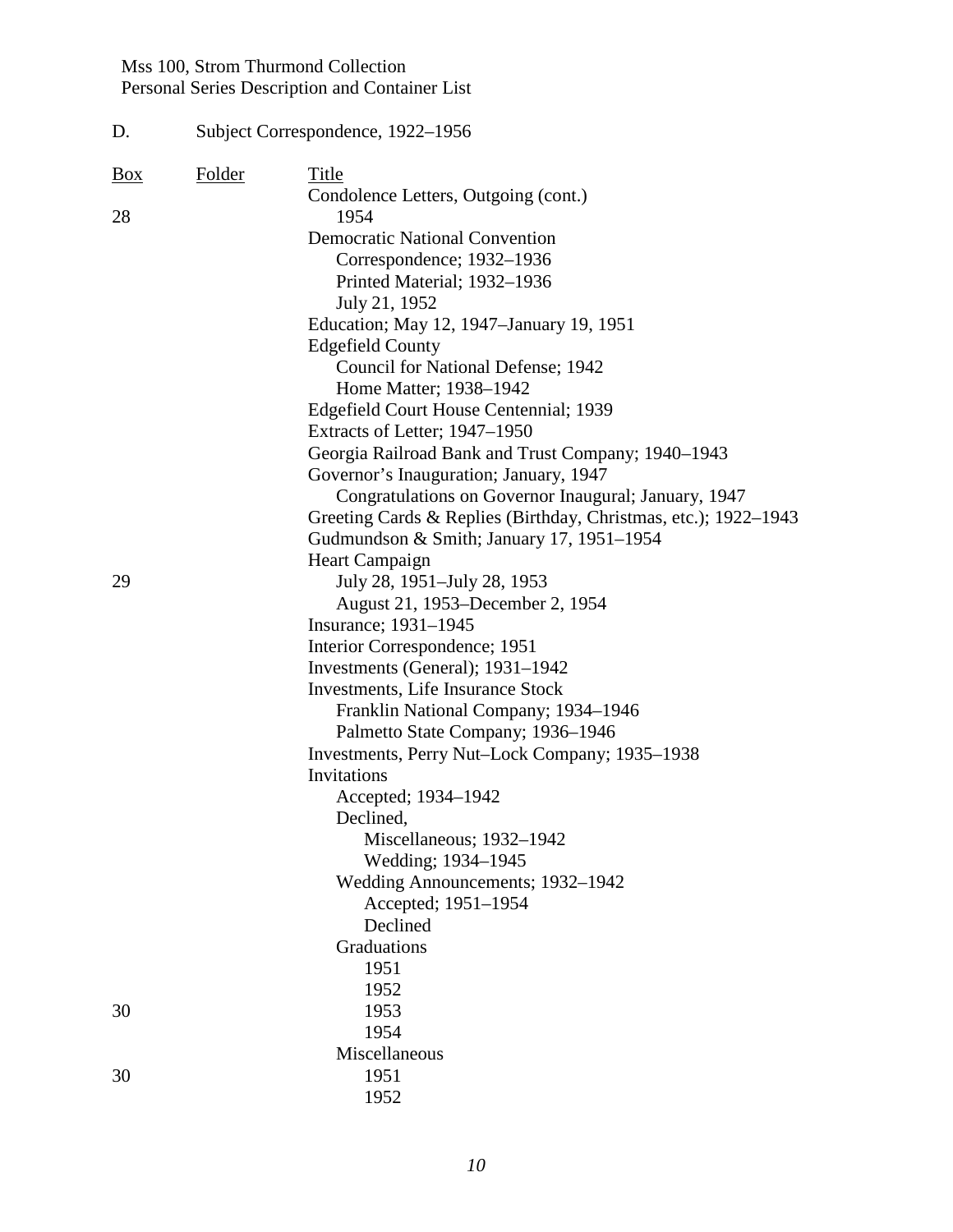| D.             | Subject Correspondence, 1922–1956 |                                                                   |  |  |  |
|----------------|-----------------------------------|-------------------------------------------------------------------|--|--|--|
| $\frac{Box}{}$ | Folder                            | Title                                                             |  |  |  |
|                |                                   | Invitations                                                       |  |  |  |
|                |                                   | Miscellaneous, cont.                                              |  |  |  |
|                |                                   | 1953                                                              |  |  |  |
|                |                                   | 1954                                                              |  |  |  |
|                |                                   | Weddings                                                          |  |  |  |
|                |                                   | 1951                                                              |  |  |  |
|                |                                   | 1952                                                              |  |  |  |
|                |                                   | 1953                                                              |  |  |  |
|                |                                   | 1954                                                              |  |  |  |
| 31             |                                   | Wedding Announcements; 1951–1954                                  |  |  |  |
|                |                                   | Junior Order United American Mechanics                            |  |  |  |
|                |                                   | 1930-1934                                                         |  |  |  |
|                |                                   | January-June, 1935                                                |  |  |  |
|                |                                   | July–September, 1935                                              |  |  |  |
|                |                                   | October-December, 1935                                            |  |  |  |
|                |                                   | January–March, 1936                                               |  |  |  |
|                |                                   | April–December, 1936                                              |  |  |  |
|                |                                   | 1937-1938                                                         |  |  |  |
| 32             |                                   | 1939-1946                                                         |  |  |  |
|                |                                   | 1951-1953                                                         |  |  |  |
|                |                                   | Labor-Government; January 16, 1949                                |  |  |  |
|                |                                   | Law Enforcement and Sheriff's File; February 22, 1947-October 23, |  |  |  |
|                |                                   | 1950                                                              |  |  |  |
|                |                                   | Lions Club                                                        |  |  |  |
|                |                                   | 1939-1940                                                         |  |  |  |
|                |                                   | 1941-1946                                                         |  |  |  |
|                |                                   | Miscellaneous Reports; 1939-1940                                  |  |  |  |
|                |                                   | 1951                                                              |  |  |  |
|                |                                   | <b>Mealing Heights</b>                                            |  |  |  |
|                |                                   | December 26, 1951-March 18, 1954                                  |  |  |  |
|                |                                   | April 12, 1954–November 17, 1955                                  |  |  |  |
|                |                                   | Office Supplies; 1933–1945                                        |  |  |  |
| 33             |                                   | (Frances Wilkerson) Pickens Park Committee; 1936-1937             |  |  |  |
|                |                                   | <b>Real Property</b>                                              |  |  |  |
|                |                                   | (General)                                                         |  |  |  |
|                |                                   | 1928-1937                                                         |  |  |  |
|                |                                   | 1938-1945                                                         |  |  |  |
|                |                                   | Commodity Distribution Warehouse Space; 1935–1937, 1941           |  |  |  |
|                |                                   | <b>Edgefield Hotel</b>                                            |  |  |  |
|                |                                   | 1936-1938                                                         |  |  |  |
|                |                                   | 1939-1941                                                         |  |  |  |
| 33             |                                   | 1942-1946                                                         |  |  |  |
|                |                                   | Invoices and Inventories; 1933-1942                               |  |  |  |